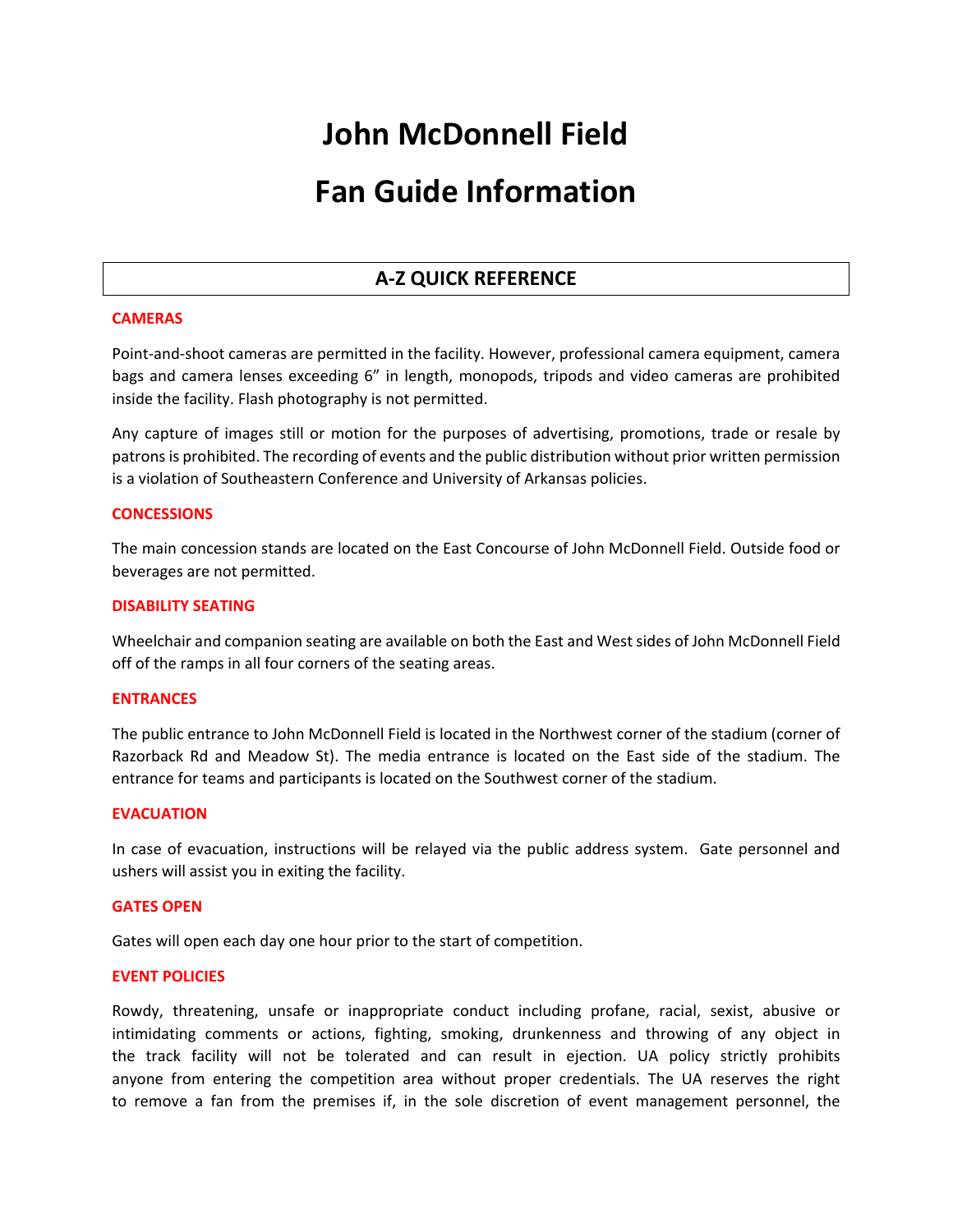fan's conduct endangers or disrupts the environment. Re-entry is permitted. Public address announcements are restricted to event management information and emergency situations only.

#### **FAN CODE OF CONDUCT**

Razorback fans are the best of the best. They model this by loudly supporting the Razorbacks and displaying respect and good sportsmanship toward the visiting team and visiting fans. The NCAA, SEC and UA have assigned a high priority to assuring athletic events are conducted in a safe and enjoyable atmosphere which promotes good sportsmanship by spectators, student-athletes, and coaches. We request your cooperation by supporting the participants, officials, those around you, and event management in a positive manner and treating others with courtesy and respect.

#### **INCLEMENT WEATHER**

In the event of inclement weather, guests will be advised to seek shelter immediately. Updated information regarding the schedule of events will be available via the public address system and available on arkansasrazorbacks.com.

#### **LOST CHILDREN**

Parents/Guardians with a lost child should contact the nearest police officer or event staff member. If a child gets separated, he/she should notify the nearest police officer or event staff member.

#### **LOST & FOUND**

Lost items recovered will be delivered to the John McDonnell Field Press Box on the east side of the stadium. Please contact an usher or event staff member who can assist.

#### **MEDIA INQUIRES**

Media inquiries should be handled by the Razorback Athletics Media Relations Department by emailing Shawn Price at sdp013@uark.edu.

#### **MEDICAL ASSISTANCE**

EMS personnel are available in the facility. Please report any medical assistance needs to an event staff member. They will be happy to assist you in accessing emergency personnel if needed.

#### **PARKING**

Parking will be available in lots 60, 56, 56B, 46W, 47N, 47W, 74, 74A, 74B, and 74C.

#### [Parking map](https://arkansasrazorbacks.com/wp-content/uploads/2022/04/2022-Outdoor-Track-Parking-Map.pdf)

#### **PERMITTED ITEMS**

- Bags that are clear plastic, vinyl or PVC and do not exceed 12" x 6" x 12"
- Small clutch purses, no larger than 4.5" x 6.5", the size of the palm of your hand, with or without a handle or strap
- One-gallon clear plastic freezer bag (Ziploc bag or similar)
- Cameras with a 6' lens or less
- **Service animals with identification**